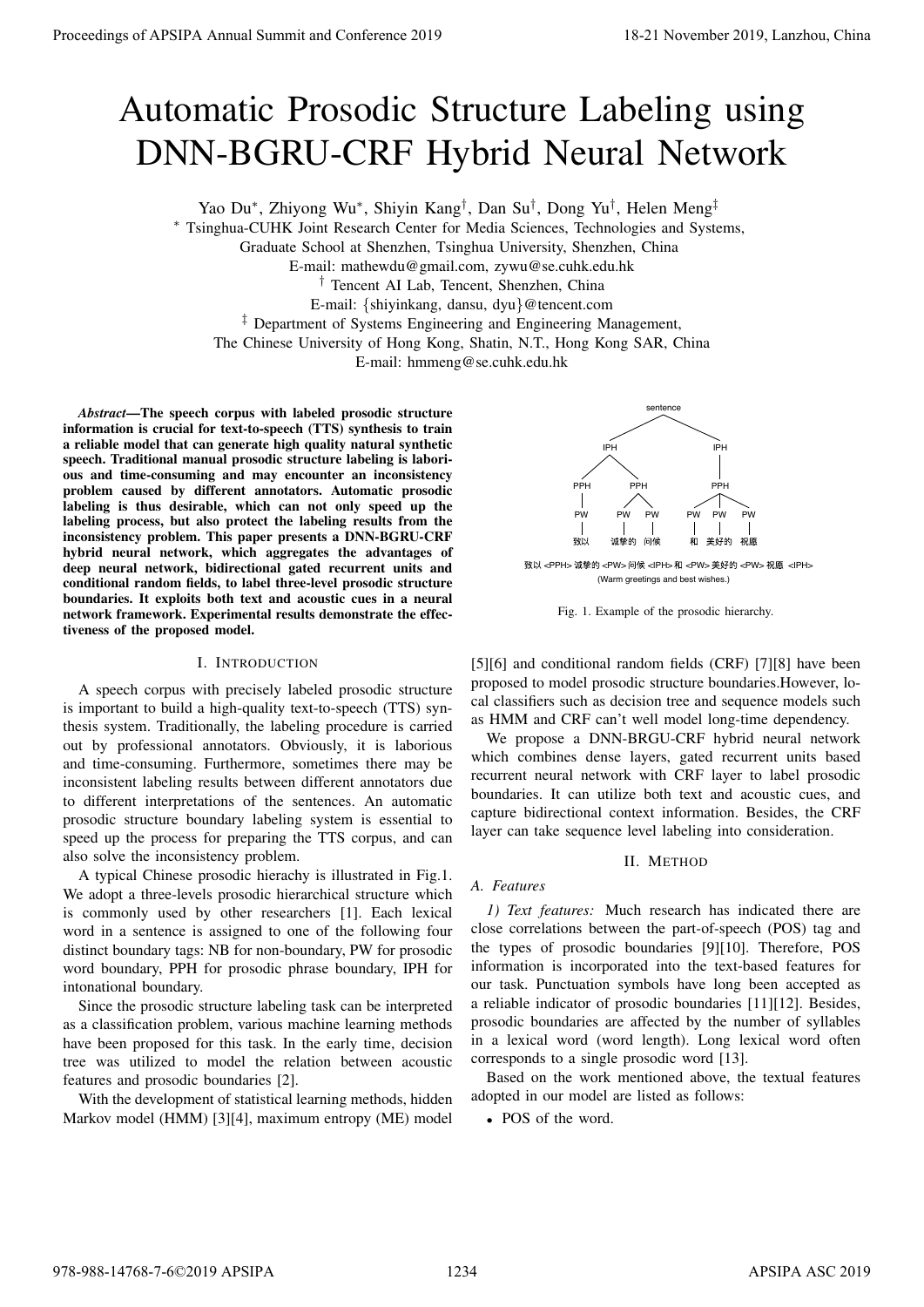- Punctuation symbol after the word.
- Word length: the numbers of syllables in Chinese lexical word.
- Word identity: represents each word.
- Word-final phoneme identity: represents the Pinyin final of the last syllable of the word.

As depicted in Fig.2, the embedding layer with word ID as input is used to learn task-specific 200-dimensional word embeddings. Similarly, the embedding layer with word-final phoneme ID as input is used to learn task-specific phoneme embeddings.

*2) Acoustic features:* Besides textual information, we also want to exploit acoustic cues to improve the labeling performance. Many researchers have analysed the acoustic parameters of prosodic structure boundaries. Pre-boundary lengthening is a strong cue to prosodic phrase boundaries [2]. Duration of pause is also relevant to prosodic boundary levels [14]. According to Yang and Wang[15], both prosodic phrase boundaries and intonational phrase boundaries have significant pitch resets.

It is reported that degree of pitch contour change varies with boundary levels based on the statistical analysis on phrasefinal F0 slopes [16]. Therefore, we incorporate the pitch and energy contours statistics of word-final syllable to the acoustic features for our task. In order to capture the pitch reset phenomenon, log F0 difference and log energy difference between the last voiced frame of current word and the first voiced frame of succeeding word are considered.

The acoustic features we have explored are listed as follows:

- Duration level of post-word pause. A bucketing scheme is used to transform the continuous pause duration values into several discrete levels: Pause-0 ( $0 \le p < 50$  ms), Pause-1 (50  $\leq p < 150$  ms), Pause-2 (150  $\leq p < 350$ ms), Pause-3 (350  $\leq p < 450$  ms), Pause-4 ( $p \geq 450$ ms).
- Duration level of the last syllable of a word (word-final syllable). A bucketing scheme, similar to coping with pause duration, is used to classify the duration of wordfinal syllable into 9 bins. A 9-dimentional one-hot vector can represent duration level of word-final syllable.
- Statistics on log F0 and log energy contours of word-final syllable: maximum, minimum, range, mean and standard deviation.
- Log F0 difference and log energy difference between last voiced frame of current word and the first voiced frame of succeeding word.

#### *B. Bidirectional Gated Recurrent Units based Neural Network*

Prosodic structure labeling is a sequence labeling task, the factors affecting IPH boundary may be adjacent acoustic features or prosodic boundaries far away from the current position. Recurrent neural networks (RNNs) can't capture long time context information due to the vanishing gradient and exploding gradient problems, long short-term memory (LSTM) [17] is designed to solve long time lag problems.

Gated recurrent units (GRU) [18], a variant of LSTM, is adopted in our task for its simpler structure.

Automatic prosodic labeling task may need both the past and the future information. Bidirectional RNN with gated recurrent units (BGRU-RNN) [19] is suitable for sequence modeling. It gathers the two directional information by merging the forward and backward GRU outputs. Therefore, BGRU-RNN is adopted in our model to learn the context information.

#### *C. Conditional Random Fields*

In prosodic boundary automatic labeling task, the boundary type of the current word is also dependent on the boundary types of adjacent words. CRF focuses on sentence level instead of individual positions or time-steps. To model the label transition from time-step i-1 to time-step i, CRF is parameterized by a state transition matrix of size  $K*K$ , where K is the label set size. For example in our task,  $K = 4$ .

Recently, the integrated LSTM-CRF model has been successfully applied in Part-of-speech tagging task [20]. Since our task is also a sequence tagging problem, we employ the CRF layer as the output layer of our model. With such a layer, we can efficiently use past and future labels to predict the current label. The score of a input sequence  $W = (w_1, w_2, ..., w_T)$ along with a path of labels  $Y = (y_1, y_2, ..., y_T)$  is given by the sum of transition scores and neural scores:

$$
s(W, Y, \Theta) = \sum_{i=1}^{T} (f_1(y_{t-1}, y_t, \theta_1) + f_2(w_t, y_t, \theta_2)) \tag{1}
$$

where  $\Theta$  is the parameters of all layers depicted in Fig.2,  $\theta_1$  and  $f_1(y_{t-1}, y_t, \theta_1)$  are respectively the parameters and score function of CRF part,  $\theta_2$  and  $f_2(w_t, y_t, \theta_2)$  are the parameters and score function of the rest neural network part,  $\Theta = \theta_1 \bigcup \theta_2$ . At training step, the model is optimized by maximizing the score of the correct label sequence. At testing step, the Viterbi algorithm is used to obtain the optimal sequence in our task. It can be depicted as follows:

$$
Y^* = \arg\max_{Y \in \mathcal{Y}} p(Y|W, \Theta)
$$
 (2)

where  $Y$  is the set of all possible label sequences.

#### *D. Proposed Model*

As Fig.2 shows, our proposed model is mainly composed of four parts: the embedding layer, DNN with three dense layers, BGRU layer and the CRF layer. It is termed a DNN-BGRU-CRF model for its hybrid structure.

We use the front DNN to learn a high level representation of text-based features including POS, word length, post-word punctuation. Dropout with 0.5 probability is applied to each dense layer as a regulariser. The trainable embedding layer is applied to learn task-specific embeddings for prosodic boundary labeling task. Then we concatenate the output of DNN with word embedding, word-final phoneme embedding and word acoustic features described in Section II-A2 to form the input to the succeeding BGRU-RNN at timestep t, the last CRF layer are used to get the optimal label sequence. Those four parts are trained altogether as a unified network. Proceedings of APSIPA Annual Summit and Conference 2019<br>
• Proceedings of APSIPA Annual Summit and Conference 2019<br>
• Wed length for anisotropy of APSIPA Annual Summit and Conference 2019<br>
• Wed length for anisotropy conf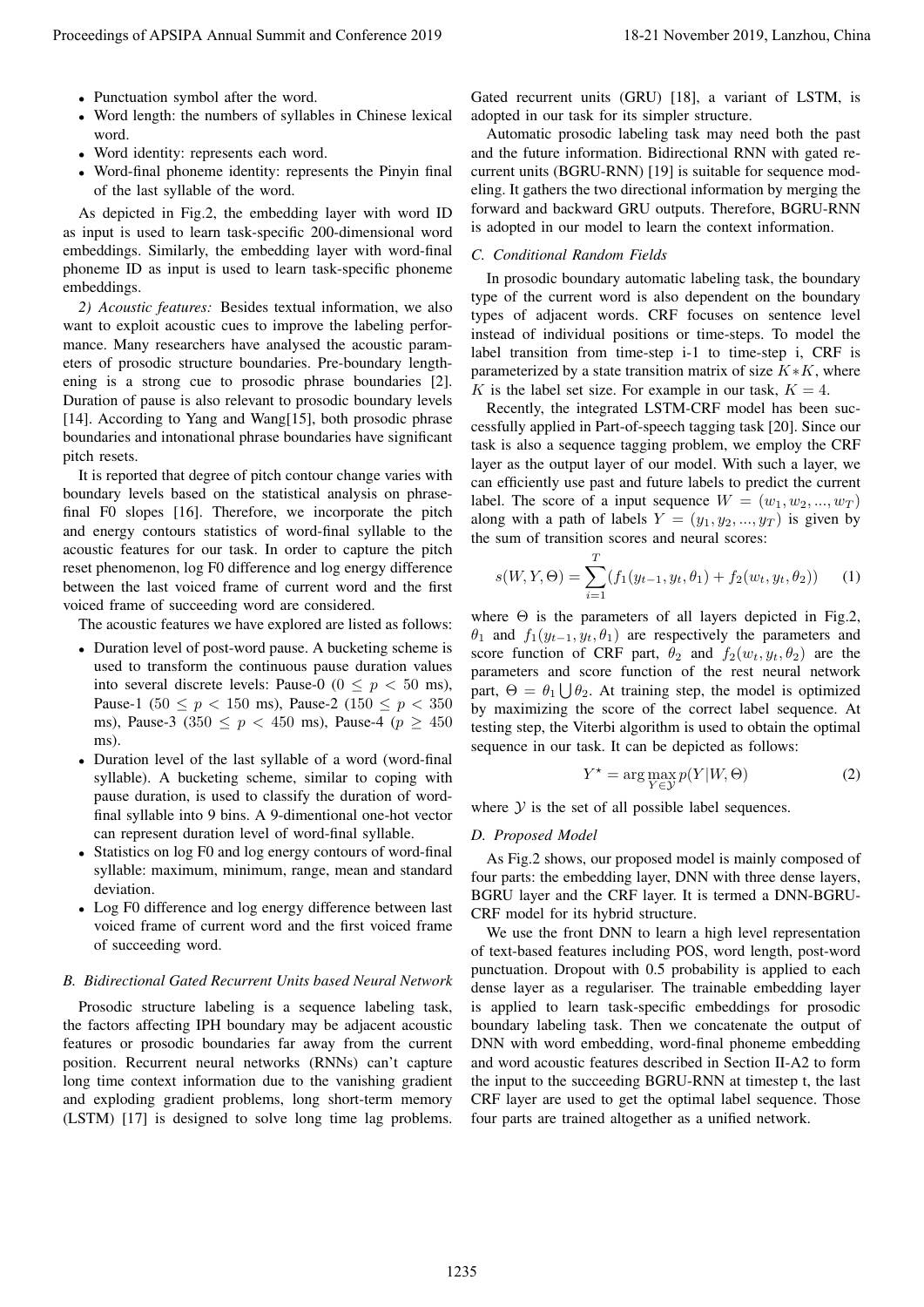

Fig. 2. The neural network architecture for automatic prosodic structure labeling.

## III. EXPERIMENT

## *A. Corpus and Preprocessing*

The corpus contains 41,483 utterances, read by a female native Mandarin speaker. Speech is sampled at 16 kHz. Prosodic structure boundaries have been labeled by professional annotator. We randomly select 37,483 utterances for training, another 2,000 utterances for validation, the rest 2,000 utterances for test.

Word segmentation and POS tagging were carried out by a front-end preprocessing tool. We can easily get the punctuation symbol after each lexical word and the number of syllables within each lexical word by means of text analysis. These features form the input to the dense layers. The input to embedding layer is the index of word in the vocabulary.

From the phonetic time alignments generated from HMM framework, the boundary times of word-final syllable can be obtained. We extract pitch and energy at 5-ms intervals. The acoustic features described in Section II-A2 can be calculated from the alignment result, the pitch and energy contours.

The word-level textual features fed into the front three dense layers are represented by one-hot vectors. Within wordlevel acoustic features described in II-A2, duration level of word-final syllable and duration level of post-word pause are represented by one-hot vectors, other acoustic features are min-max normalized scalars.

## *B. Experiment Setup*

After testing a set of neural network configuration such as the number of layers and size of each layer, we adopt a framework illustrated in Fig.2. For optimization, we use Adam with a minibatch size of 1024. The initial learning rate is set to 0.0001. Our model is trained for up to 40 epochs. We use TensorFlow [21] to implement the model.

CRF has been previously reported to provide state-of-the-art performance on sequential labeling. It has been used by many researchers for both prosodic boundaries prediction task and auto-labeling task [7] [22]. As it's a fairly strong baseline, we have implemented a CRF-based baseline system using both text and acoustic features. CRF++ toolkit is used for CRF model training.

## *C. Metrics*

In our experiments, four measurements are used to compare our model with the baseline models, including total accuracy for 4-class classification (T-ACC), F1 score for PW (PW F1), F1 score for PPH (PPH F1), F1 score for IPH (IPH F1). T-ACC is calculated as:

$$
T\text{-}ACC = \frac{N_{correctly\_labeled\_samples}}{N_{total\_samples}}\tag{3}
$$

where  $N_{correctly labeled samples}$  is the number of correctly auto-labeled samples,  $N_{total\ samples}$  is the number of total samples.

Manual labeled results serve as ground truth in our task. To evaluate the performance of our model on each prosodic structure category, precision, recall and F1 score can be calculated for each category. For example, the F1 score for IPH can be calculated as follows:

$$
precision = \frac{N_{correctly\_labeled\_IPH}}{N_{labeled\_IPH}}
$$
(4a)

$$
recall = \frac{N_{correctly\_labeled\_IPH}}{N_{ground\_truth\_IPH}} \tag{4b}
$$

$$
F1 = \frac{2 * precision * recall}{precision + recall}
$$
 (4c)

where  $N_{correctly\_labeled\_IPH}$  is the number of correctly autolabeled IPH samples,  $N_{labeled\_IPH}$  is the number of autolabeled IPH samples,  $N_{ground\_truth\_IPH}$  is the number of manual labeled IPH samples.

## *D. Results and Discussion*

*1) Compared with manual labeled result:* The auto-labeled results are compared with manual labeled ground truth. The confusion matrix for our model is shown in Table I. The one for baseline CRF is shown in Table II.

From Table I, we can see that our proposed model has good performance on labeling PW and IPH. While almost 38% of PPHs are automatically labelled as PWs. However, as previous research [1] has also reported, this is acceptable and should not always be regarded as error. Confusion matrix describes the conformity between the manual label and automatic label. In the cases of disagreement between automatic label and manual label, the prosodic boundary type on the higher level (e.g. PPH) labeled as a lower level (e.g. PW) are more acceptable than the case that lower one is labeled as a higher one. In TTS, when lower level of prosodic structure is predicted as higher level, the improper inserted breaks would degrade the naturalness of the synthesized speech greatly. On the contrary,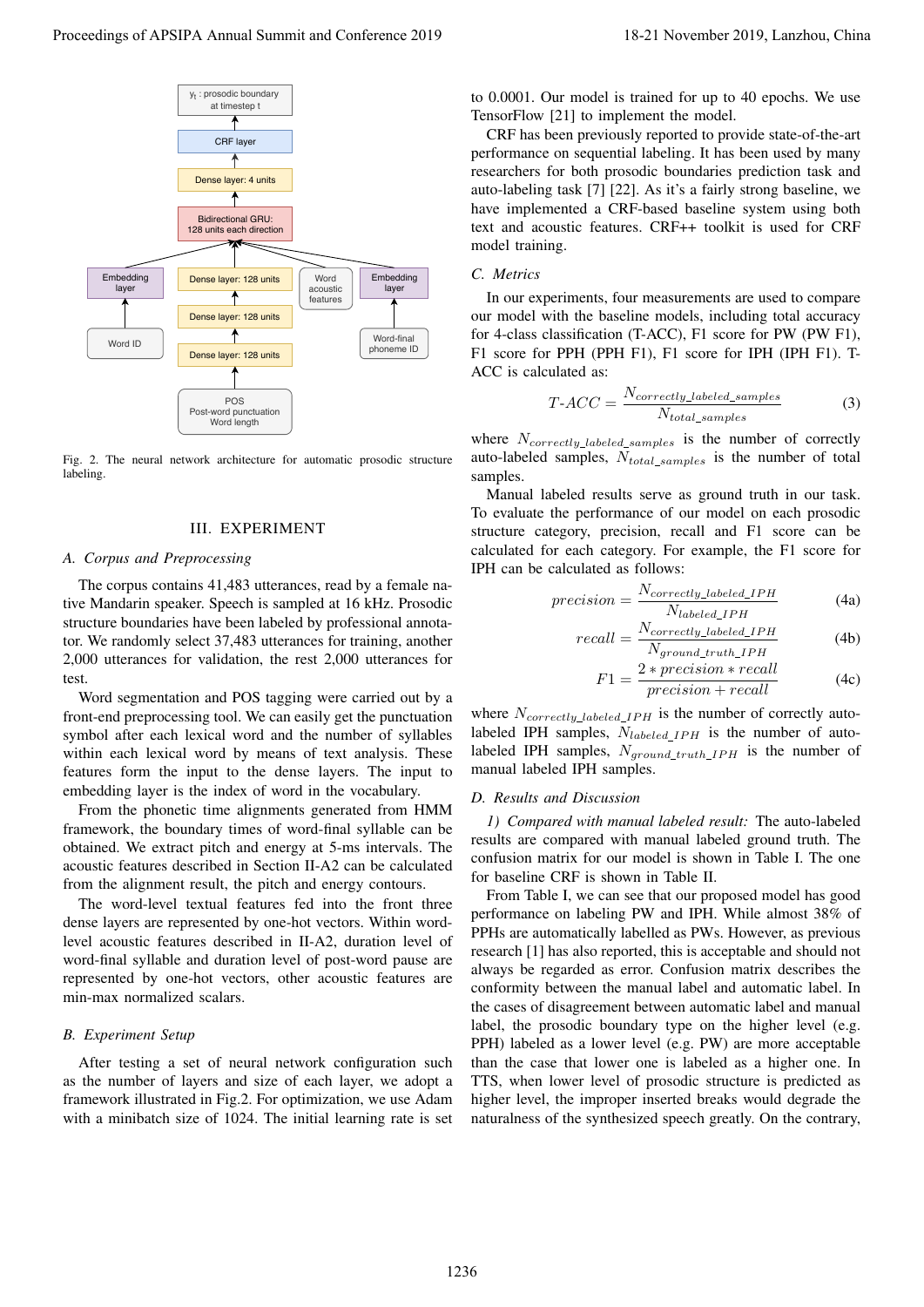the missing break caused by predicting higher level prosodic structure as lower level is acceptable. By comparing the part above main diagonal in Table I with the part in Table II, our model outperforms the baseline CRF method for its reduced amount of mislabeling the lower prosodic levels as the higher ones. For example, our model labeled result has 98 PPH samples automatically labeled as IPH, whereas CRF model labeled result has 129 cases.

TABLE I CONFUSION MATRIX FOR PROSODIC STRUCTURE LABELING USING DNN-BGRU-CRF.

| <b>Automatic</b><br>Manual | NΒ                  | PW                 | <b>PPH</b>       | <b>IPH</b>  |
|----------------------------|---------------------|--------------------|------------------|-------------|
| <b>NB</b>                  | 4227<br>$(85.10\%)$ | 691<br>$(13.91\%)$ | 47<br>$(0.95\%)$ | $(0.04\%)$  |
| PW                         | 505                 | 6044               | 542              |             |
|                            | $(7.11\%)$          | $(85.14\%)$        | $(7.63\%)$       | $(0.11\%)$  |
| <b>PPH</b>                 | 104                 | 1138               | 1661             | 98          |
|                            | (3.47%)             | $(37.92\%)$        | $(55.35\%)$      | (3.27%)     |
| <b>IPH</b>                 | 14                  | 14                 | 177              | 3467        |
|                            | $(0.38\%)$          | $(0.38\%)$         | $(4.82\%)$       | $(94.42\%)$ |

TABLE II CONFUSION MATRIX FOR PROSODIC STRUCTURE LABELING USING **CRF** 

| <b>Automatic</b><br>Manual | <b>NB</b>   | PW               | <b>PPH</b>        | <b>IPH</b>          |
|----------------------------|-------------|------------------|-------------------|---------------------|
| NB                         | 4173        | 706              | 86                | っ                   |
|                            | $(84.01\%)$ | $(14.21\%)$      | (1.73%)           | $(0.04\%)$          |
| <b>PW</b>                  | 527         | 5914             | 644               | 14                  |
|                            | $(7.42\%)$  | $(83.31\%)$      | $(9.07\%)$        | $(0.20\%)$          |
| <b>PPH</b>                 | 101         | 1093             | 1678              | 129                 |
|                            | (3.37%)     | $(36.42\%)$      | $(55.91\%)$       | $(4.30\%)$          |
| <b>IPH</b>                 | $(0.11\%)$  | 14<br>$(0.38\%)$ | 183<br>$(4.98\%)$ | 3471<br>$(94.53\%)$ |

*2) Compared with related models:* The following different models are compared for automatic prosodic structure labeling:

- 1) CRF: Conventional CRF model using both text and acoustic features including lexical word, POS tagging labels, word length, post-word punctuation, post-word pause and word-final syllable duration level.
- 2) D-BLSTM-CRF: The input features, the front dense layers and output CRF layer are the same as model illustrated in Fig.2. The difference is that bidirectional LSTM layer is used to model the context dependency.
- 3) D-BGRU-S: The only difference from our proposed model illustrated in Fig.2 is that the softmax layer is employed as the output layer.
- 4) **D-BGRU-CRF**<sup>\*</sup>: The model structure is quite similar to our proposed model except that the word-final phoneme embedding is not included in the input features.
- 5) D-BGRU-CRF: Our proposed automatic prosodic structure labeling model with CRF layer as the output layer.

T-ACC is adopted to compare the performance of different models, F1 scores of PW, PPH, IPH are also recorded to ensure the models performance on these measurements. Experimental results of all models are shown in Table III.

Compared with CRF, our proposed D-BGRU-CRF acheives superior performance on both F1 scores of all prosodic boundary types and total accuracy. More specifically, it improves T-ACC from 0.8131 to 0.8218, IPH F1 score from 0.9525 to 0.9646 and PPH F1 score from 0.6001 to 0.6120. The D-BGRU-CRF outperforms D-BLSTM-CRF, it indicates that the BGRU layer performs better than the BLSTM layer when integrated to our model. Our proposed model D-BGRU-CRF outperforms D-BGRU-S, suggesting that CRF layer considering the sentence level information can improve the labeling performance. Comparing D-BGRU-CRF with D-BGRU-CRF\*, the word-final phoneme embedding added to the input improve the T-ACC from 0.8163 to 0.8218. Due to the fact that the wordfinal phoneme type affects the word-final acoustic feature, integrating both of them as the input features can improve the word-final feature representation than just using the wordfinal acoustic feature. Among all the models, our proposed model (D-BGRU-CRF) achieves the best performance. Proceedings of APSIPA Annual Summit and Conference 2019<br>
Re-information and Conference 2019, The proceedings of APSIPA and Conference 2019, The Distribution of The Distribution of The Distribution of The Distribution of T

TABLE III EXPERIMENT RESULTS OF RELATED MODELS.

| Model       | PW F1  | PPH F1 | IPH F1 | T-ACC  |
|-------------|--------|--------|--------|--------|
| <b>CRF</b>  | 0.7978 | 0.6001 | 0.9525 | 0.8131 |
| D-BLSTM-CRF | 0.8018 | 0.5984 | 0.9584 | 0.8169 |
| D-BGRU-S    | 0.8026 | 0.5964 | 0.9599 | 0.8199 |
| D-BGRU-CRF* | 0.7993 | 0.5965 | 0.9586 | 0.8163 |
| D-BGRU-CRF  | 0.8066 | 0.6120 | 0.9646 | 0.8218 |

# IV. CONCLUSIONS

In this paper, we investigate the textual features and acoustic features for automatic prosodic structure labeling task and propose a model with a cascade of dense layers, BGRU layer and CRF layer, which can exploit both text and acoustic cues to label three-level prosodic structure boundaries in a unified neural network. We also find that word-final features like word-final phoneme embedding can improve the labeling performance in the neural network method. Experimental results demonstrate effectiveness of the proposed hybrid neural network and also justify the hybrid structure of our model. In future, we wish to explore speaker's habitual movement patterns near the prosodic boundaries based on the videos data to find the possibility of improving the labeling performance with that data.

#### V. ACKNOWLEDGMENTS

This work is supported by joint research fund of National Natural Science Foundation of China - Research Grant Council of Hong Kong (NSFC-RGC) (61531166002, N CUHK404/15), National Natural Science Foundation of China (61433018, 61375027) and National Social Science Foundation of China (13&ZD189). We would also like to thank Tencent AI Lab Rhino-Bird Focused Research Program (JR201803, JR201942)